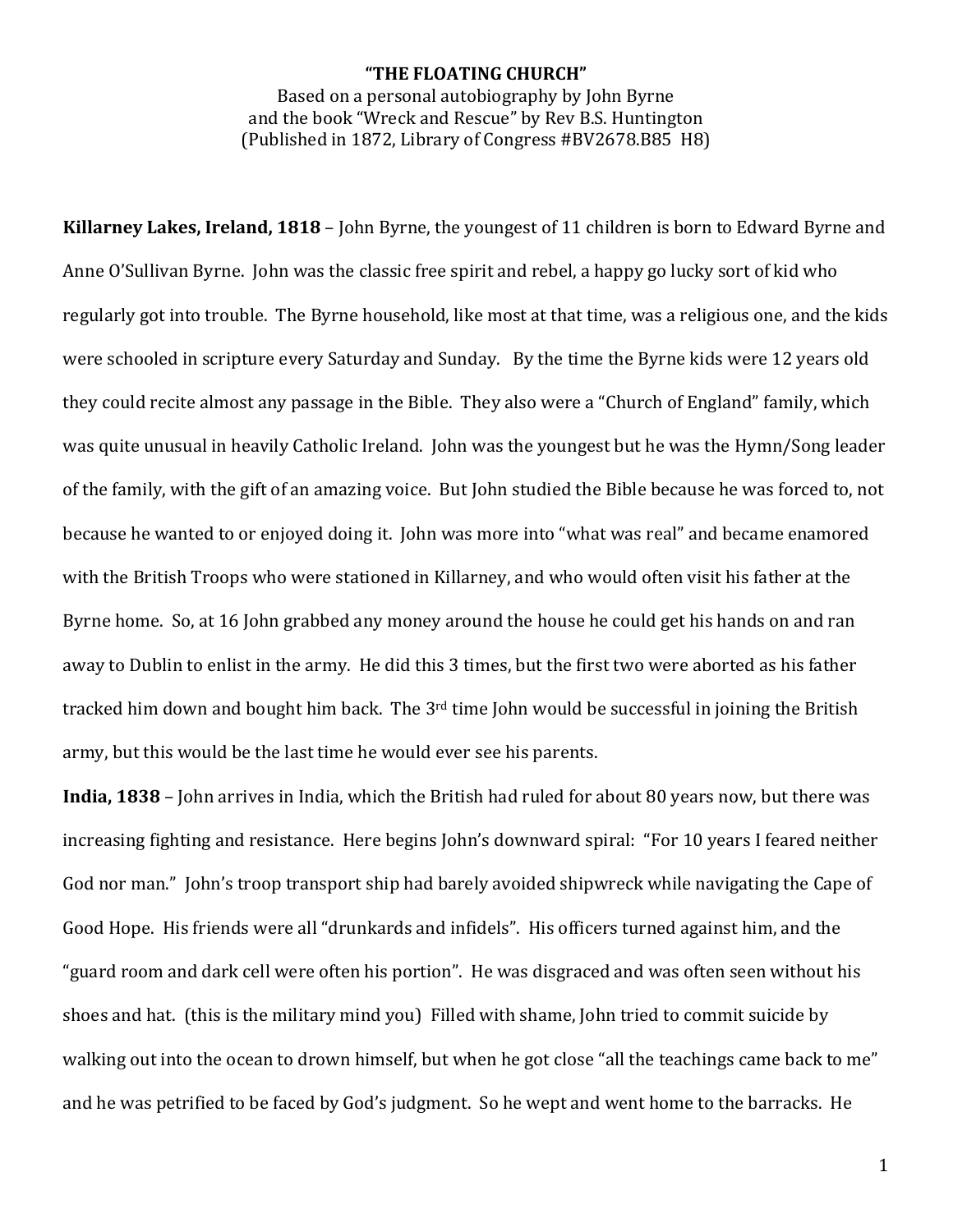started listening to missionaries a bit, but nothing stuck. All the while 30 to 40 men were dying from Cholera every day, and rum was the primary Rx so they could drink themselves numb. One night Byrne passed out drunk on the steps of the barracks' huge water tank. Upon awakening he realized that had his foot slipped he would have died a fairly horrible death. John subsequently found sobriety for 2 years, and rose up in rank often commended. He had even volunteered to go fight in China, but their mission was called off somewhere in the Pacific. John snapped, and was so angry he put down a bottle of rum, went ballistic, and was imprisoned for misconduct. When he was released from prison he was handed a letter postmarked from Ireland, as both his parents had died. His father had offered one last prayer/wish before he died, that his "wayward son somewhere overseas" be saved. John, shaken to his core, went to reflect in private.

**India, 1850** – After 12 years of service John received his discharge from the British Military and got a job at an Indian School connected with the London mission there. This did not last long due to his shameless drinking/intemperance.

**Ireland, 1851** – John returns to Ireland 13 years after he ran away. Only one sister remained out of 10 siblings, the others had relocated to the US. The same year he sailed to NYC and was taken in by a kind sister, but John repaid her kindness with ingratitude as he continued to be a drunk, and would always be at "the rum shop, the theater, or in jail". He then went to Philadelphia to see a brother, who had heard everything and rejected him coldly. He went to a church, the only place that would take him in, and he overhears the word's of another's prayer "How can I give the up?". These words would have a profound on Byrne.

**New York, February 1854** – John enlists in the American Navy and he's almost immediately tested. 4 days out from Rio Di Janiero the ship meets a major storm: "Mountains of waves" tossed the ship, first breaking the mizzen mast, then the breaking main mast itself leaving the entire crew in terror. There was nothing to do at this point but huddle and pray in the bowels of the ship, and they were delivered! John was then struck with inflammatory rheumatism (extremely painful), and for 10 months did not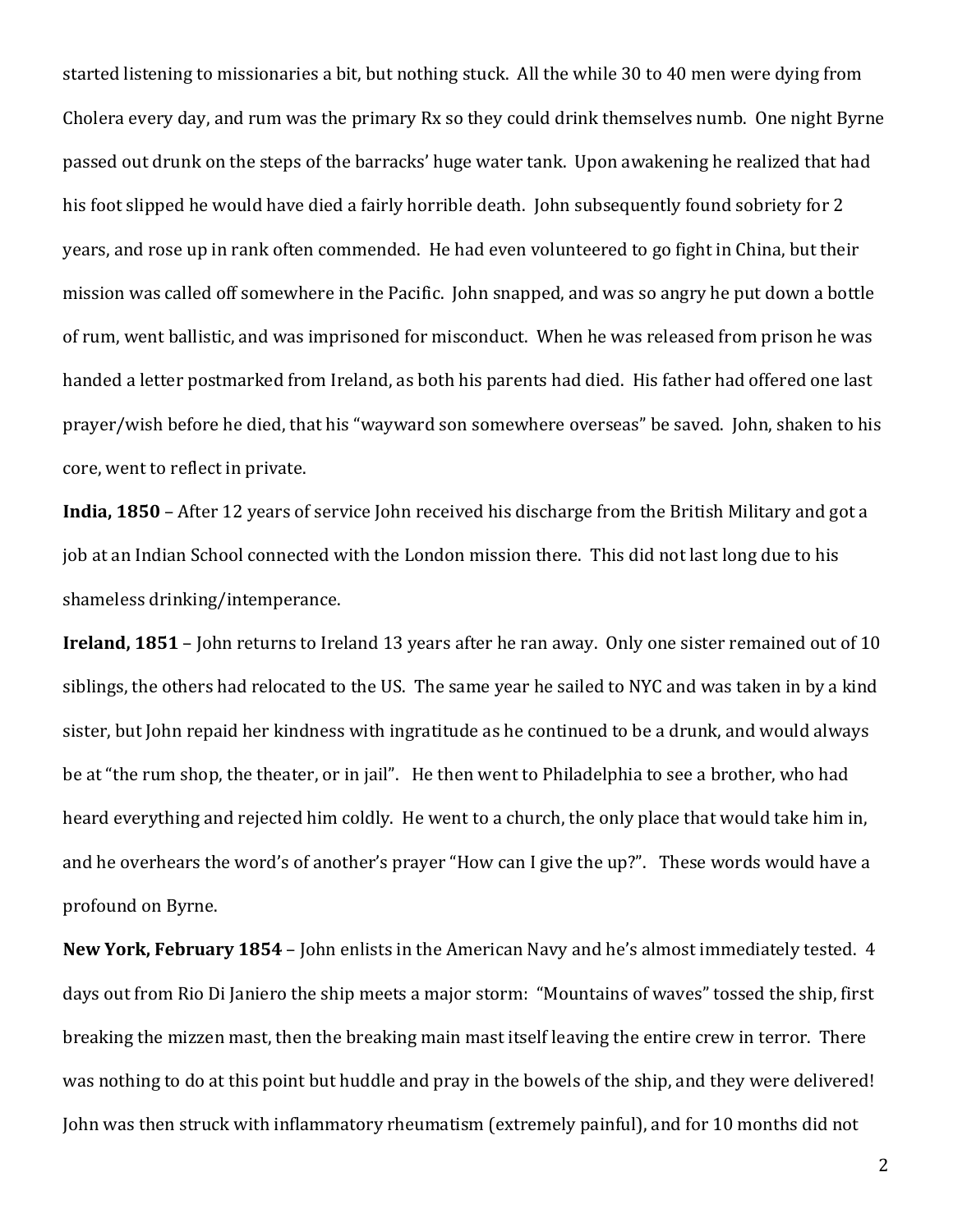have the use of his hands or his feet. Iohn would literally just lie on the deck and weep. He then had yet another near death experience in Honolulu, where had another sailor not grabbed him, he would have died while tripping over a spare mast. John was so full of self-hate, he was at a loss of how he could still be alive after all he'd gone through. Then, near the Sandwich Islands in 1855 John has a revelation: Once again he overhears some scripture "whomever believes in me shall be saved". Could that possibly mean somebody like me? John thought. Surly it must! Yes! Finally John was reborn, and joy would fill the air around John for the rest of his life. He would literally sing rejoices from here on out. His new Faith was immediately and severely tested by his shipmates, who cut down his hammock in the midst of sleep, injuring him severely as he fell across a large chest. Byrne didn't flinch, maintaining his gratitude through the pain. They continually threatened to burn his Bible, etc. until one day John over hears "It's no use with John Byrne, what he has is the real thing." John Byrne would never be bothered again. On the ensuing final voyage back to New York, John would convert four more sailors, seems he has quickly found a nack for doing so...

**New York to Ireland, 1856** – John returns to New York and gets a room at the "Sailor's Home" like so many did. He gains employment from the NYC Bible Society as the Society's rep among seamen in the various vessels and boarding houses. At the time the New York harbor was teaming with ships and sailors from all over the globe. But still the wanderer, John would leave for Ireland in July, 1857 with his sights set on becoming a lay missionary in India. He arrived in Liverpool on July 21st, then to Dublin, then back down to Killarney to visit the graves of his parents. He never made it to India, as his bad leg had been bothering him – and he was in such high demand in Ireland as a missionary who would fill rooms and captivate hearts with his passionate stories and songs for God. There were no sports or much entertainment back then, this was it and John was the star. He also found many friends in London of "kindred spirit", including one "Clara Burt" who would later come to NY and become "Mrs. John Byrne".

3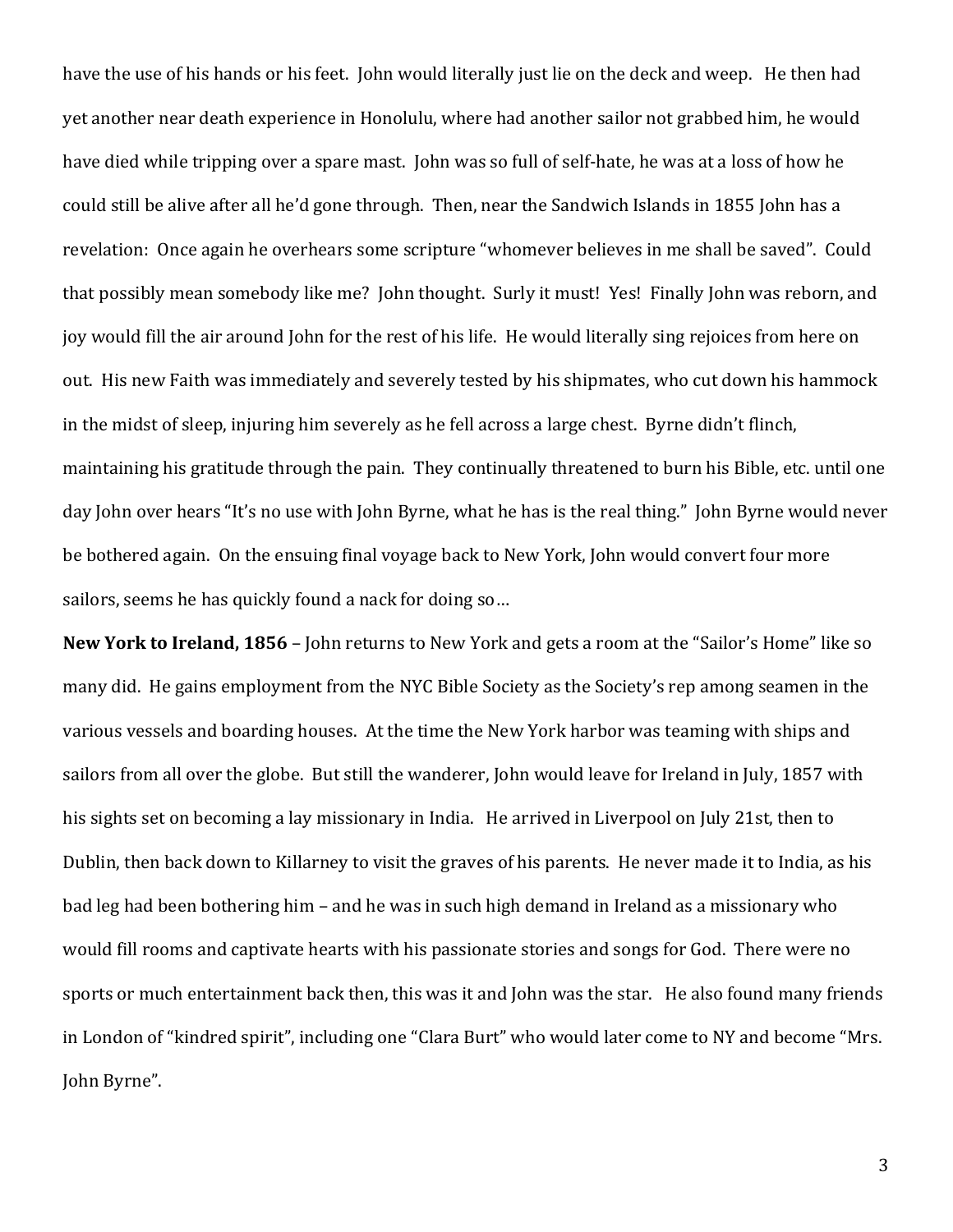**New York, 1858** – John returns to New York as India's revolution is in full mode. He is admitted as a patient at the "Sailor's Retreat" on Staten Island for his chronic ailing leg. Although in pain, John would be full of God from the moment he woke up to the moment he went to sleep. Soon after his infectious ways and enthusiasm had the entire Sailor's Retreat reading scripture, and his room was always packed with visitors. In May, 1859 Dr. Moffat, the attending physician, marveled at how John single handedly changed the entire culture at the hospital with his "simple and unaffected earnestness". All were so sad to see him go, but John had enough strength back now to go back to "his work".

**New York, June, 1859** – "The Floating Church of Our Savior". The reverend B.S. Huntington hires John Byrne to be a Lay Missionary" at the church, which literally floated in the harbor amongst the ships. Each Sunday was a spectacle at the Floating Church as it was "the place to be". It was a vibrant hub and would be packed with hundreds of animated sailors speaking a myriad of languages, ultimately leaving with armfuls of "good reading" for their months long voyages over sea. John kept journals of his daily activities, which entailed: the conversion of many a sailor, several daily prayer meetings, visits to hospitals, the visiting of docked ships, and many conversions of the feeble on their deathbeds.

**New York, "Floating Church" 1860-1867** – John Byrne, with his infectious charm, hymn singing, his inimitable Irish brogue, immaculate dress, and his "unaffected earnestness" continues his work and becomes quite well known and revered along the docks. A living legend, he may as well have been able to walk on water. He now has close friends in high places such as "his brother in Christ" sugar refinery owner JC Havemeyer, (whose brother was the 3 time mayor of NYC). If John met a widow who needed a sewing machine, he got it for her. He'd get the money from JC, or from any one of a number of benefactors and move on to the next one. He was burned by "fakes" more than a few times, which saddened him, but ultimately he was unstoppable. Until his bad leg (which always hurt) caught up with him.

**New York, June, 1866** – John must now be in the Sailor's Retreat hospital full time, as he was in constant agony. But despite the pain he was said to always have a sense of peace over his face. It was